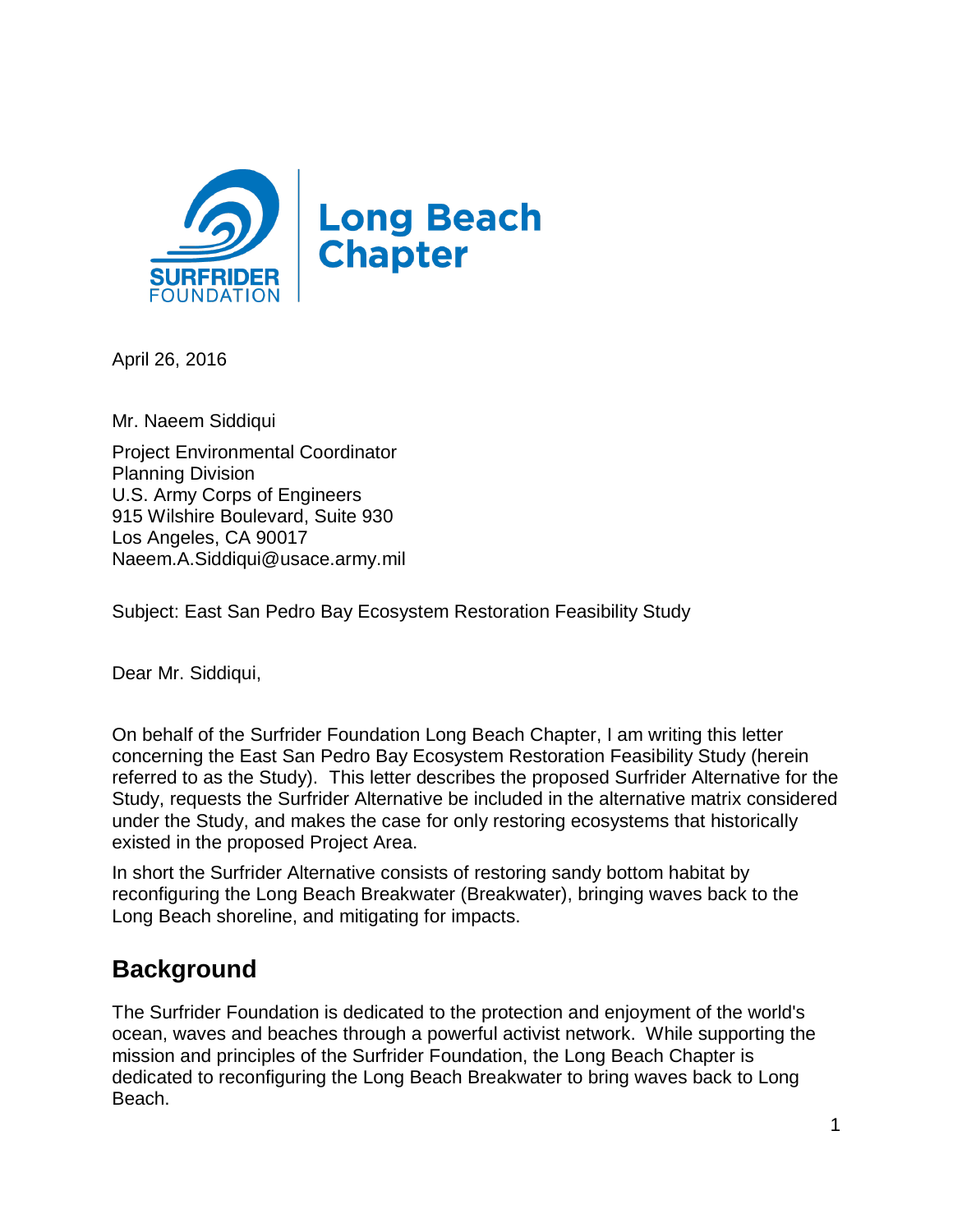In June of 1996, the U.S. Army Corps of Engineers (USACE) contacted *Long Beach Press Telegram* reporter Bill Hillburg about celebrating the 50th anniversary of the Long Beach Breakwater. His response was a three part article recommending removal or reconfiguration of the Breakwater. The Long Beach Chapter of the Surfrider Foundation was born of this public response and has been advocating for reconfiguration of the Breakwater ever since. This advocacy consisted of persistent public outreach to citizens, and appointed and elected officials. After 11 years of advocacy (July 24, 2007) the Long Beach City Council agreed to study the issue with the USACE. This effort concluded in the USACE determining that the federal government does have interest in proceeding to a feasibility study under the auspices of a single purpose ecosystem restoration study.

After 20 years working on this project, our chapter is happy to have the opportunity to engage with the USACE in seeking means to achieve our goals. It is understood that our chapter goals do not exactly match the primary missions of the USACE. Instead we look to areas where our interests overlap and all parties may benefit. To aide in developing a means for our goals to fit within the USACE mission of ecosystem restoration, the Surfrider Alternative is described below in USACE terms.

## **Surfrider Alternative**

The Surfrider Alternative proposes to restore sandy bottom habitat by reconfiguring the Breakwater, bringing waves back to the shores of Long Beach, and mitigating for impacts.

### **Ecosystem Restoration**

 $\overline{a}$ 

The Surfrider Alternative for the Study relies critically on the USACE definition of ecosystem restoration. The most recent definition available in a USACE Planning Guidance document is as follows:

The objective of ecosystem restoration is to restore degraded ecosystem structure, function, and dynamic processes to a less degraded, more natural condition. Restored ecosystems should mimic, as closely as possible, conditions which would occur in the area in the absence of human changes to the landscape and hydrology.<sup>1</sup>

The ecosystem to be restored within the Surfrider Alternative consists of a restored sandy bottom benthic invertebrate habitat, with increased water circulation, improved water quality, increased mixing, decreased pollutant loading, a change from silty bottom to sandy bottom habitat, and increased oxygen content (due to breaking wave induced aeration). It is expected that many of these benefits would accrue throughout the entire Project Area between the Breakwater and the shoreline. The greatest amount of mixing and aeration would occur near the shoreline within the breaker zone. Many of

<sup>1</sup> Department of the Army U.S. Army Corps of Engineers. Planning Planning Guidance Notebook. Engineer Regulation 1105-2-100. 22 April 2000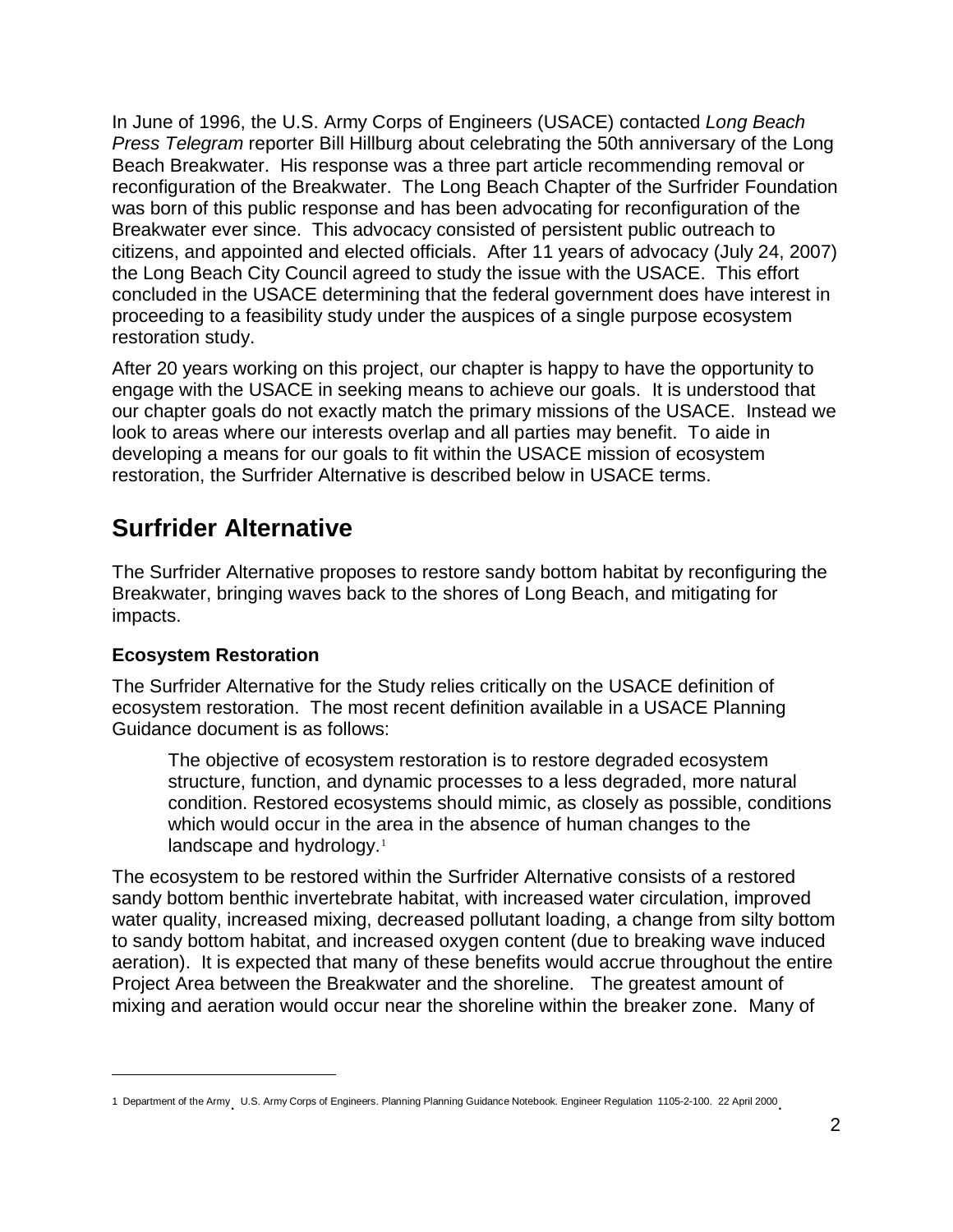these benefits are specifically called out by USACE guidance as beneficial. For example, water quality:

Water quality is an important component of ecosystem structure, and good water quality is generally integral to healthy functioning ecosystems. An important Corps contribution in rehabilitating ecosystems, where water characteristics are a critical structural component of those ecosystems, may involve improvement of water quality characteristics using engineering solutions. Corps restoration and protection projects may involve cost effective solutions to improve aeration, temperature, turbidity, acidity, sedimentation and other water quality parameters<sup>2</sup>.

#### **Structure and Function**

 $\overline{a}$ 

To achieve these ecosystem restoration benefits the Surfrider Alternative would restorate natural ocean waves into the Project Area. This would be achieved through reconfiguration of the Breakwater. Our vision for Breakwater reconfiguration consists of reducing the crest elevation to a depth capable of transmitting significant wave energy and capable of expanding the existing giant kelp forest that currently resides on the Breakwater. For purposes of discussion we assume this could be achievd with a depth of approximately 30 feet, below mean lower low water (MLLW). Actual crest elevation would be determined through analyses of waves, desired habitats, constructability, and other considerations. This crest elevation reduction would be applied throughout the entire 2.5 mile length of the Breakwater.

It is likely that through the alternative development phase of the Study some modifications to this alternative would be deemed necessary.

We acknowledge that complete restoration to historical conditions is not practically possible within the confines of the Study or project. However it is possible to partially reestablish the attributes of the naturalistic, functioning, and self-regulating system that had existed historically.

The Surfrider Alternative does satisfy the USACE objective for ecosystem restoration. Specifically, this is because a wave driven sandy bottom habitat did exist in the Project Area prior to development and has been significantly degraded due to human development. This degradation is summarized by the USACE in describing the beach after construction of the Breakwater<sup>3</sup>.

However, it is not as attractive a beach as it was when they had open surf. Now there is almost no cleansing action due to surf or littoral drift, and the bottom has become rather murky.

Other descriptions of the degradation are available upon request. The Surfrider Alternative lays out a means to restore significant ecosystem function, structure, dynamic processes, with numerous benefits.

<sup>2</sup> Department of the Army, U.S. Army Corps of Engineers. Water Resources Policies and Authorities Ecosystem Restoration Supporting Policy Information. Engineer Pamphlet 1165-2-502.. 30 September 1999

<sup>3</sup> U.S. Army Corps of Engineers, Los Angeles District. An Oral History of Coastal Engineering Activities in Southern California, 1930-1981. January 1986.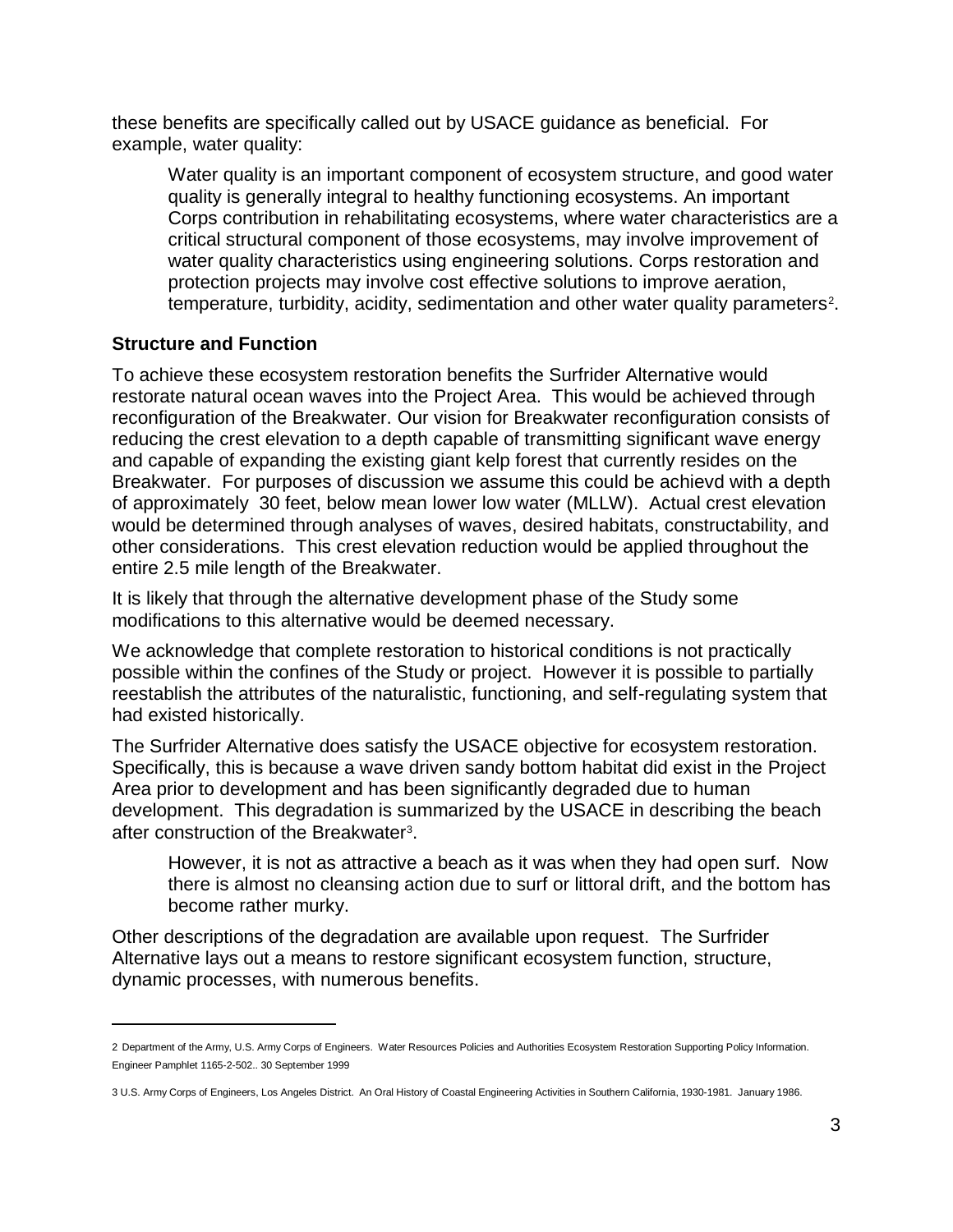#### **Secondary Benefits**

The Study was designed as a single purpose ecosystem restoration project. There are numerous other benefits of the Surfrider Alternative and we believe that the Study would have been more appropriate as a multiple purpose project including ecosystem restoration as a purpose. Nevertheless, a discussion of these other benefits is in order.

#### Ecosystem

In addition to the primary ecosystem components described above, the Surfrider Alternative would increase and improve the extent and density of giant kelp habitat by increasing the area of hard substrate habitat on the Breakwater and increasing wave driven circulation. The Surfrider Alternative can also increase lobster habitat and introduce surfgrass habitat as secondary benefits. These habitat features have been well documented as beneficial and are well supported by decision-makers at every level of government.

#### Recreation

As described by the USACE<sup>4</sup> guidance in regards to recreation:

Recreation included as part of ecosystem restoration projects must be compatible with the ecosystem restoration purpose of the project, and appropriate in scope and scale to the opportunity provided by ecosystem restoration projects. Recreation development should not require additional lands, and should be ancillary to restoration benefits.

The Surfrider Alternative would certainly improve recreation within the Project Area. This would likely take the form of increased fishing, diving, swimming, surfing, boogey boarding, skim-boarding, beach lounging and general beach use. All of this increased recreation is compatible with USACE guidance and regulations for ecosystem restoration.

#### **Navigation**

 $\overline{a}$ 

The Breakwater as it currently exists it is a hazard to small craft navigation. It is a common occurrence for small craft to lose propulsion outside the Breakwater and drift onto the rocks. This has resulted in countless rescue and hazardous agent or spill containment operations by the Coast Guard, Lifeguards, Long Beach Fire Department, Long Beach Health Department, and Vessel Assist. These incidents have resulted in recreational coastal closures, required water quality testing and monitoring, damage to the watercraft, injury and death. If the crest of the Breakwater were removed to a depth sufficient for vessels to pass over, they would not flounder on the Breakwater. Buoys and other controls to further improve navigational safety are also recommended.

<sup>4</sup> U.S. Army Corps of Engineers. Water Resources Policies and Authorities Civil Works Ecosystem Restoration Policy. ER 1165-2-501. 30 September 1999.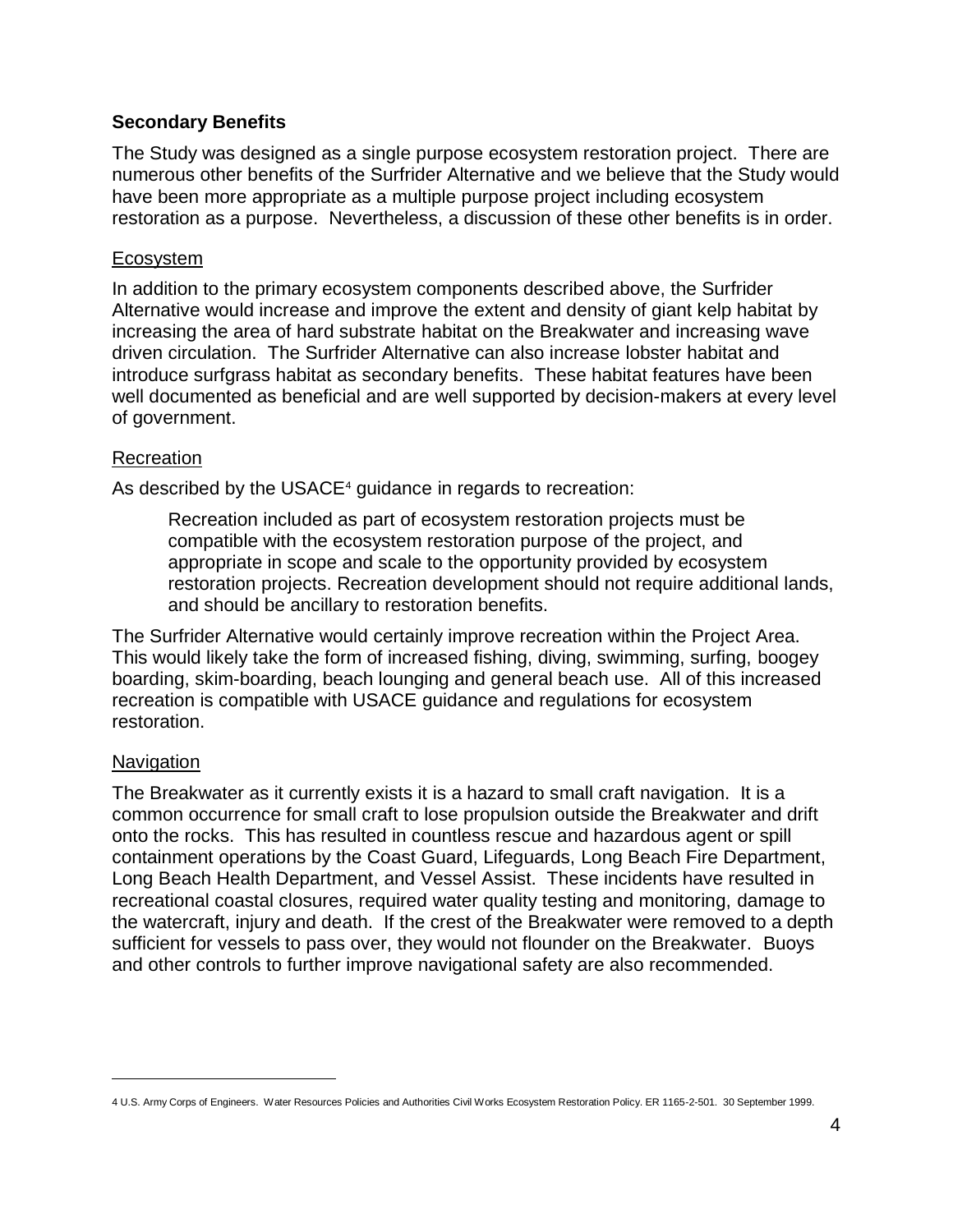### Flood Protection

Over the last fifteen years, an integral component of the Surfrider Alternative has been mitigation for project induced changes to the shoreline. Specifically, the Surfrider Alternative requires flood protection to be equal to or greater than what currently exists.

At locations such as the Long Beach Peninsula, this would require a wide, stable, and sandy beach, to absorb increased wave activity. Structures may be necessary to stabilize the beach such as groin fields or nearshore wave dissipating reefs. This wider beach would provide a larger sandy beach profile (than currently exists) to absorb the erosive tendencies expected with future sea level rise.

At locations such as Junipero Beach, a likely means to maintain or improve flood protection would be to relocate parking spaces landward, away from the shoreline.

Other flood protection mitigation measures are likely throughout the shoreline, depending on the location and purpose.

#### Other Benefits

Other secondary benefits not recognized by the USACE but still important to the Surfrider Foundation exist. There is a likelihood of increased property value resulting from a perceived improvement of the beach and nearshore waters. As part of the Reconnaissance Study for the current project, the coastal economist, Dr. Phil King, calculated increases in business revenue, local tax revenue and parking fees if waves are restored to the shores of Long Beach<sup>5</sup>. We also envision a new sense of stewardship permeating throughout the neighborhoods of Long Beach and other inland cities. It is hoped that through the reintroduction of waves and a thriving coastal economy, inland neighborhoods would become more connected to their coast and coastal recreation would become a normal activity. This would result in the additional benefits of reducing crime, increasing physical activity, reducing stress, and reducing health care expenditures.

#### **Impacts and Mitigation**

 $\overline{a}$ 

As touched on above, the Surfrider Alternative would have impacts throughout the Project Area and likely beyond. These impacts are discussed below with suggestions for likely mitigation.

#### Existing Habitat on Breakwater

The breakwater is currently home to numerous species.

The rocky surface from the water line to the sandy bottom is known to be viable lobster habitat. If the top portion were removed, effectively reducing this habitat, mitigation could take the form of ensuring that hard rock substrate exists across the horizontal face of the remaining portion of the Breakwater. Also, variations in the Breakwater crest slope could be incorporated into the design to maintain or increase this habitat. If it is

<sup>5</sup> Philip G. King and Aaron McGregor. Economic Analysis of Reconfiguring the Long Beach Breakwater. Prepared as part of the US Army Corps of Engineers 905(b) with Moffatt & Nichol. July 2009.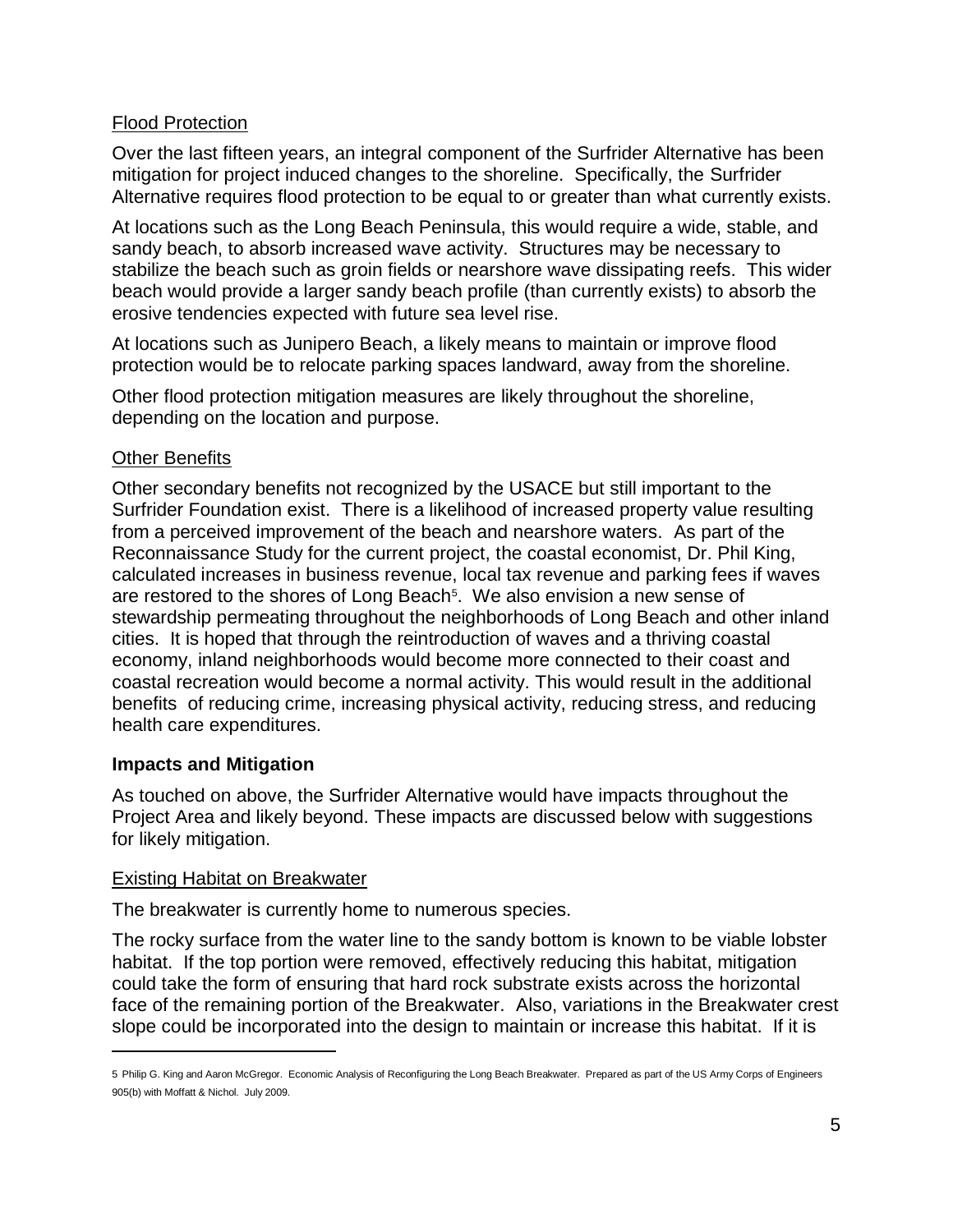found that not all of the length of the Breakwater can be removed, the remaining portions could have mildly sloping transitions from crest to saddle.

The Breakwater contains a mixture of soft fill material and clay at the bottom, becoming cobble, and armor stone as the height approaches the water surface, as shown in Figure 1. If the substrate remaining in place after removal of the top portion is too soft for viable kelp habitat, replacement of a layer of hard rock on this exposed surface may be necessary.



Figure 1. Breakwater Cross Section

In addition, the Breakwater is a loafing and roosting area for numerous birds. Whether reduction in the surface area of the Breakwater constitutes an impact for these species would have to be assessed with input from the resource agencies. Possible mitigations would also have to be discussed.

#### Existing Habitat in Lee of Breakwater

The aquatic area between the Breakwater and the shoreline is relatively calm open ocean water and can be home to juvenile fish species. Increasing wave activity would change this. It is hoped that the improvement in water quality and increase in reef habitat would offset these impacts as an out of kind mitigation to these resources.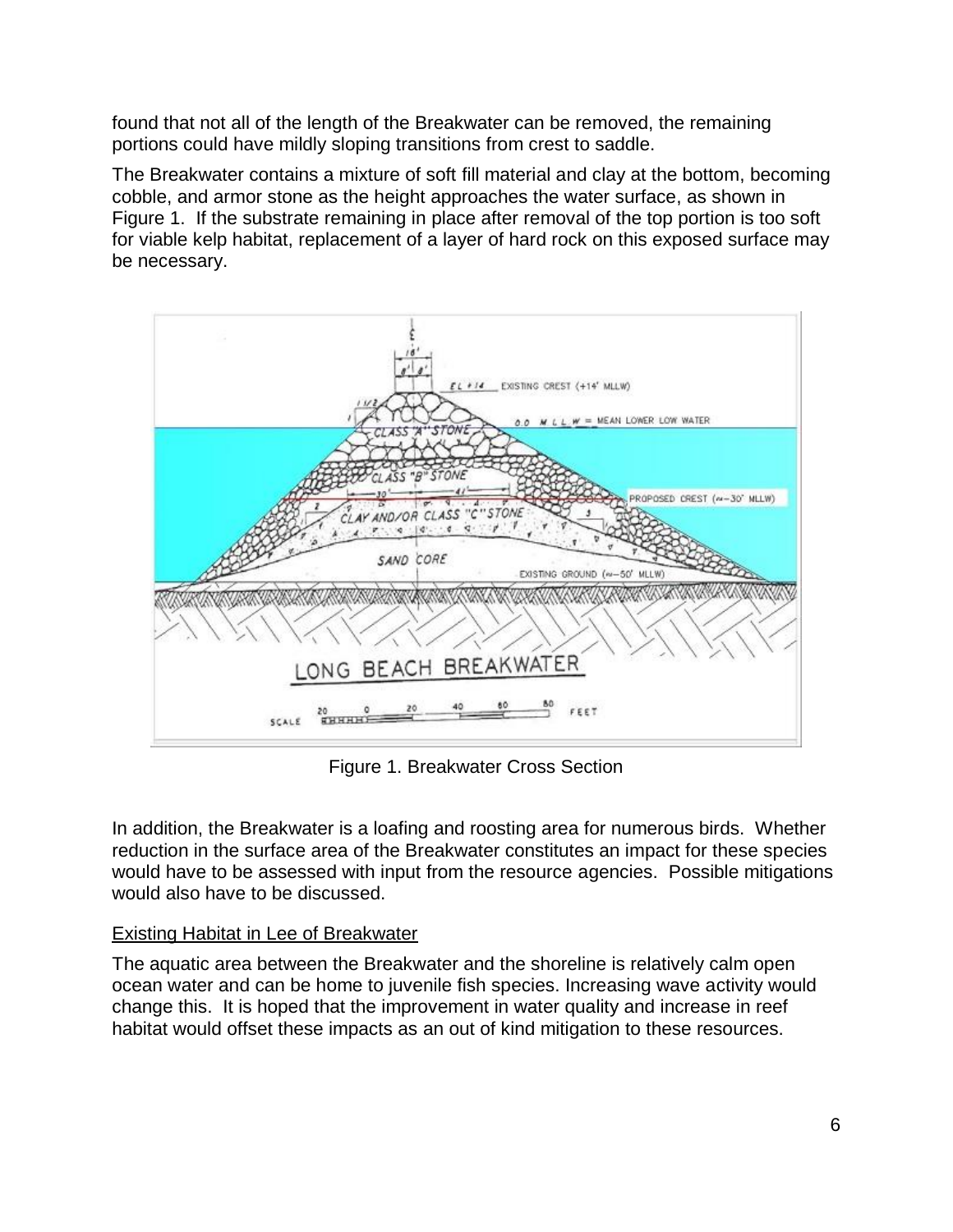### Kitesurfing

Kitesurfing is popular in the eastern half of Long Beach. Introduction of waves would likely benefit experienced kitesurfers and make it more difficult for beginning kitesurfers. The net impact to kitesurfing is expected to be negligible.

#### Sailing

Sailing is popular in the Project Area with vessels of all sizes with both casual cruising and year-round racing. Race courses for larger vessels (generally over 20 feet) run in the wave protected lee of the Breakwater and outside the Breakwater and into Seal Beach. Introduction of more waves will have little effect on these races. Smaller vessels would be negatively impacted by introduction of waves. Implications would mean more racing within Alamitos Bay and less racing during larger swell and sea days.

#### Oil Islands

Boat access to the Thumbs Oil Islands would be negatively impacted during large swell events. Some of this restriction could be mitigated with the addition of local breakwaters or spurs near their landing areas. Overtopping and flood potential on these islands would be increased with increasing wave activity. This could be mitigated through the addition of reefs or increased revetment on the seaward side of the islands.

#### Harbors and Ship Motion

Due to the complex nature of ship motion it is unclear whether modification to the Breakwater would increase or reduce ship motion within the Ports of Long Beach or Los Angeles. Current theory holds that the long period waves that cause ship motion are locally produced through wave-wave interaction and reflection off beaches and structures in the region, with original energy coming from short period ocean waves from offshore. Regardless, an integral component of the Surfrider Alternative would be investigation into measures to maintain or reduce the likelihood of ship motion within the ports. A Boussinesq type model is recommended for analysis of the various alternatives that are expected to impart changes to the wave climate. If analysis indicates an increase in ship motion due to Breakwater reconfiguration, mitigating structures are recommended near Pier J and possibly near the Queens Gate entrance.

#### **Navigation**

Reducing the Breakwater crest height would have negligible effect on large vessel navigation as this occurs under direction of local port pilots through designated channels. Large vessel anchorage would be minimally impacted as well. During port shutdowns, almost all large vessels anchor outside the Breakwater. Impacts and mitigations to the Navy explosive anchorage are to be determined through the ongoing Naval Weapons Station Joint Land Use Study.

#### Other Structures

The Belmont Pier would have to be replaced with a structure sufficient to accommodate the increased wave climate.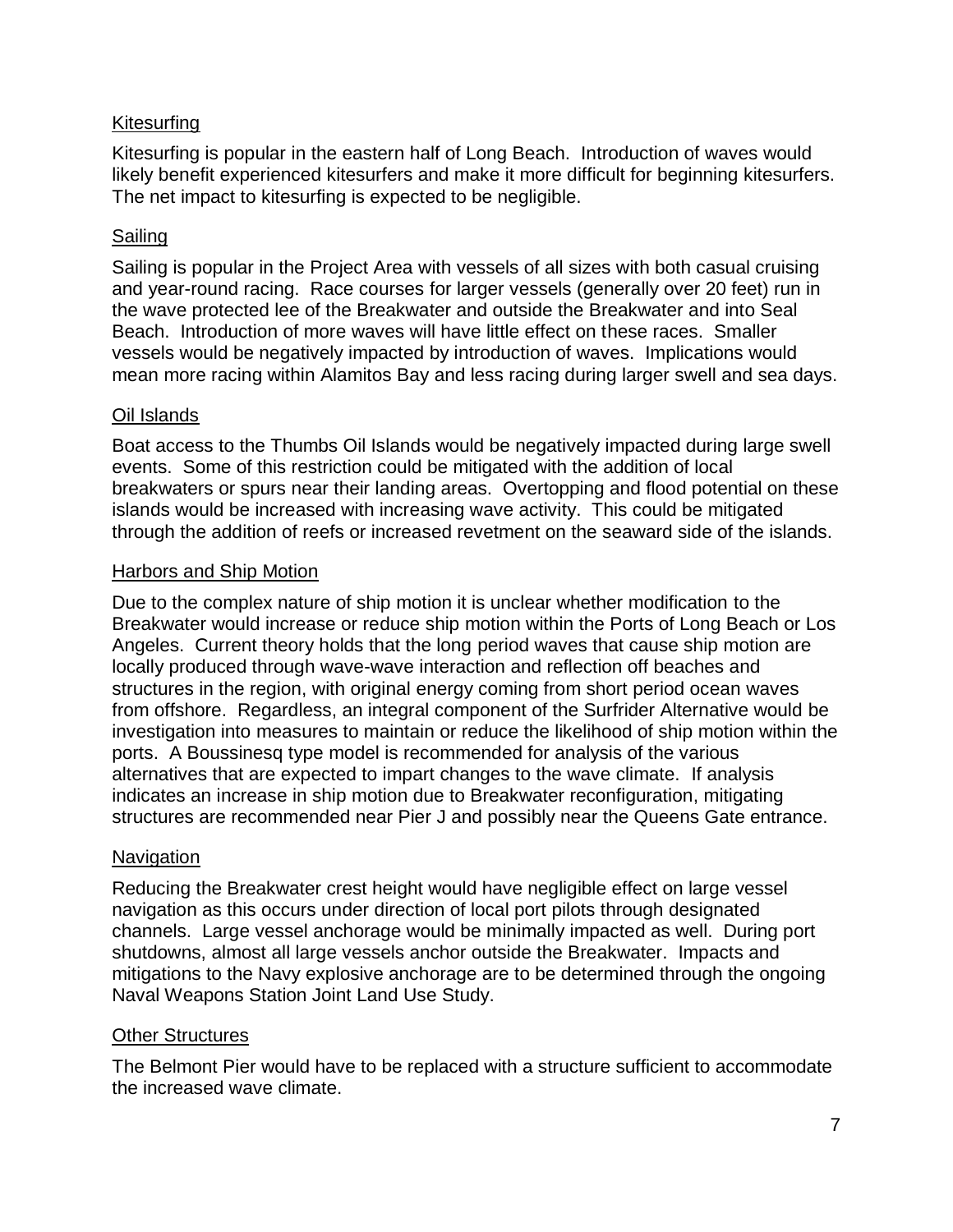Increased wave protection would be required near the entrance to Shoreline Marina, Rainbow Harbor, Catalina Landing, and the Queen Mary. One new breakwater could satisfy this function while at the same time serving as a training wall to direct LA River away from the shores of Long Beach.

## **Ecosystem Restoration vs. Enhancement**

In developing alternatives for ecosystem restoration it is important to consider the clear and definitive differences between "ecosystem restoration" and "ecosystem enhancement." Ecosystem restoration was defined above (and in detail below). The key difference between restoration and enhancement is that enhancement brings in ecosystem features that did not historically and naturally exist inside the Project Area and have not become degraded.

The Surfrider Foundation Long Beach Chapter opposes ecosystem enhancement (as defined by the USACE below) within the confines of the Study for the following reasons:

- 1) Given that our mission is to reconfigure the Long Beach Breakwater to bring waves back to the shores of Long Beach, it follows that, within the confines of the Study, we support alternatives that achieve this mission while opposing other alternatives that do not. Not by chance, the Surfrider Alternative is an ecosystem restoration alternative. We oppose alternatives that do not achieve ecosystem restoration and would unfairly compete with the Surfrider Alternative by ignoring USACE regulations (detailed below). For example, one group of alternatives recently proposed by the USACE involves ecosystem enhancement.
- 2) Based on experience, we feel that other local government and non-government agencies are more efficient at achieving ecosystem enhancement than the USACE.
- 3) Ecosystem enhancement is not a primary mission of the USACE, goes against USACE guidelines and regulations, and we feel that it would not be well supported by Congress. We prefer to support USACE projects where their involvement is essential and is supported as a primary mission of the USACE. For example, Breakwater reconfiguration has been viewed by many as requiring USACE involvement because the breakwater is owned by the federal government.

To be clear, while we oppose ecosystem enhancement by the USACE within the Study, we support ecosystem enhancement outside the Study. The Surfrider Foundation does support improving the habitats and ecosystems within San Pedro Bay and we have been working on this since our inception. We have worked on countless legislation, pollution ordinances, cleanups, habitat improvement projects, reef and wetlands projects, beach protection projects, and similar efforts in the past and will continue to do so in the future.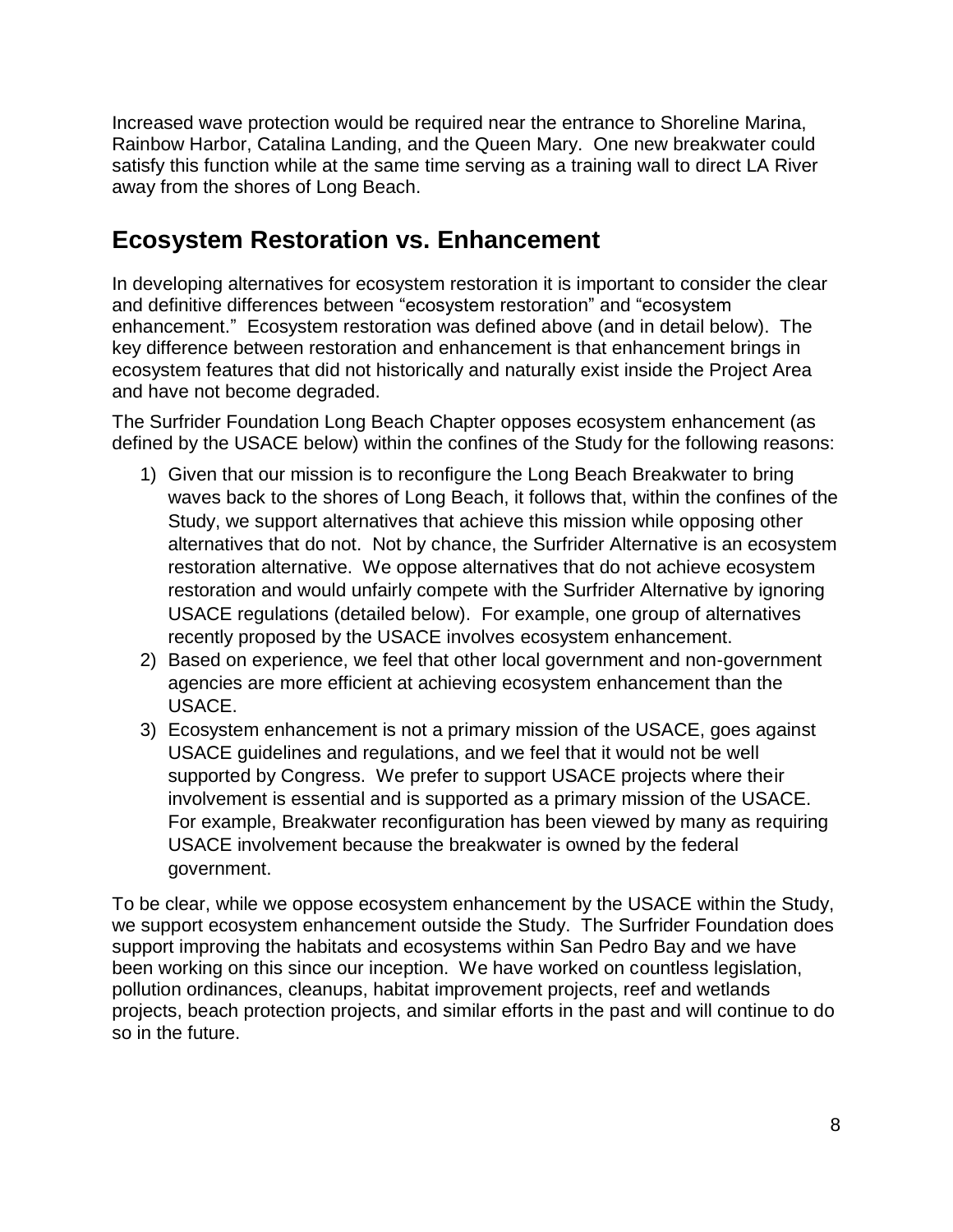#### **Definitions**

To be unambiguous in understanding ecosystem restoration and ecosystem enhancement, we first begin with a simple definition of the word restore<sup> $6$ </sup> as follows:

- to give back (someone or something that was lost or taken): to return (someone or something);
- to put or bring (something) back into existence or use;
- to return (something) to an earlier or original condition by repairing it, cleaning it, etc.

Below is a review of USACE definitions of ecosystem restoration and enhancement in chronological order.

#### EP 1165-2-17

Restoration is the process of implementing measures to return a degraded ecosystem's functions and values, including its hydrology, plant and animal communities, and/or portions thereof, to a less degraded ecological condition. The goal of restoration is to return the study area to as near a desired natural condition as is justified and technically feasible.

#### ER 1165-2-501<sup>8</sup>

Ecosystem Restoration is one of the primary missions of the Civil Works program. The purpose of Civil Works ecosystem restoration activities is to restore significant ecosystem function, structure, and dynamic processes that have been degraded. Ecosystem restoration efforts will involve a comprehensive examination of the problems contributing to the system degradation, and the development of alternative means for their solution. The intent of restoration is to partially or fully reestablish the attributes of a naturalistic, functioning, and selfregulating system.

Corps ecosystem restoration projects should utilize engineering and other technical solutions to water and related land resources problems, with emphasis on improving degraded ecosystem function and structure.

#### EP 1165-2-502<sup>9</sup>

 $\overline{a}$ 

Ecosystem Restoration is a primary missions of the Civil Works program. Civil Works ecosystem restoration initiatives attempt to accomplish a return of natural areas or ecosystems to a close approximation of their conditions prior to

9 Department of the Army, U.S. Army Corps of Engineers. Water Resources Policies and Authorities Ecosystem Restoration Supporting Policy Information. Engineer Pamphlet 1165-2-502.. 30 September 1999

<sup>6</sup> Merriam Webster. http://www.merriam-webster.com/dictionary/restore

<sup>7</sup> Department of the Army U.S. Army Corps of Engineers. Water Resources Policies and Authorities, Digest of Water Resources Policies and Authorities. Engineer Pamphlet 1165-2-1. July 30, 1999.

<sup>8</sup> Department of the Army, U.S. Army Corps of Engineers. Water Resources Policies and Authorities Civil Works Ecosystem Restoration Policy. Engineer Regulation 1165-2-501. 30 September 1999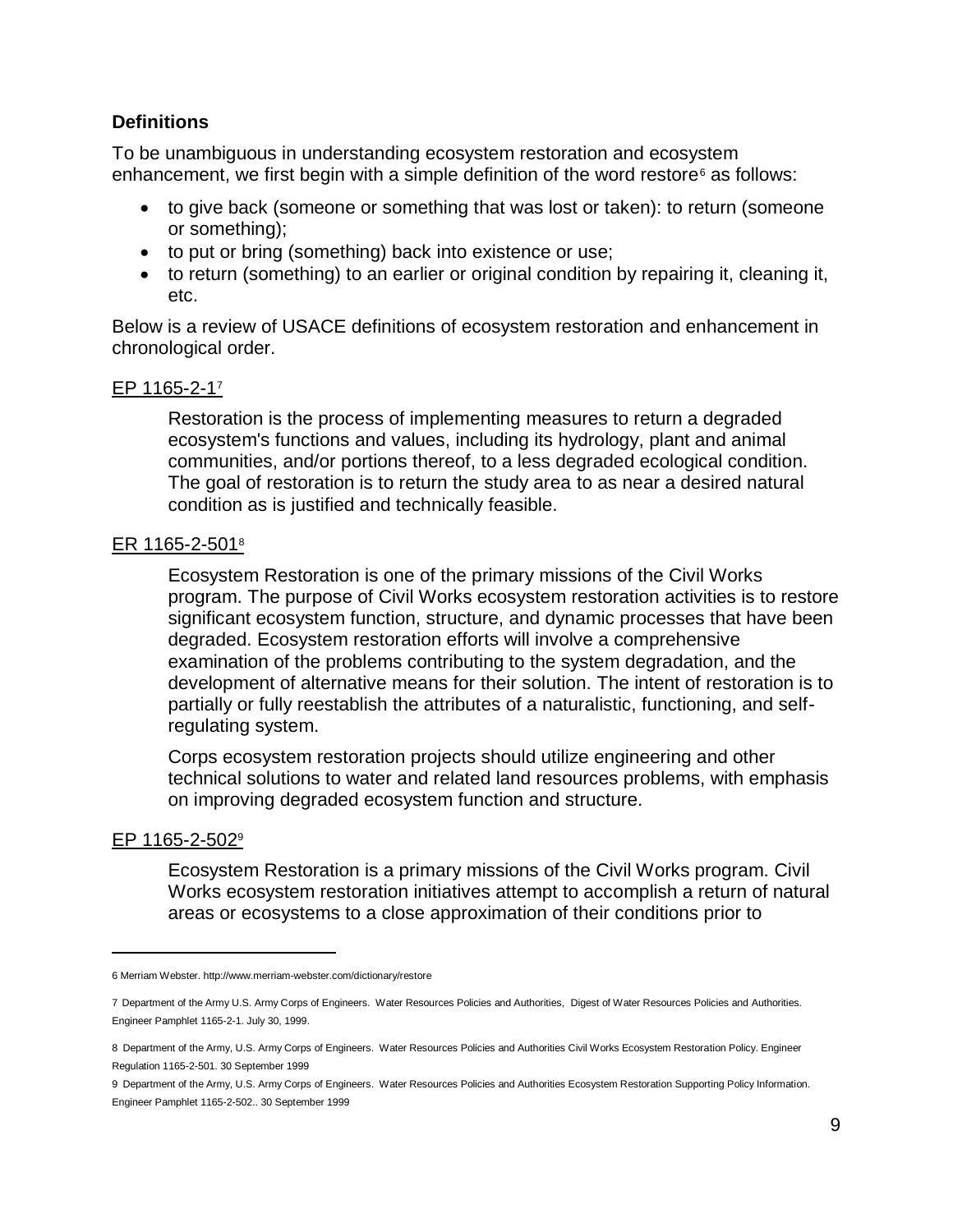disturbance, or to less degraded, more natural conditions. In some instances a return to pre-disturbance conditions may not be feasible. However, partial restoration may be possible, with significant and valuable improvements made to degraded ecological resources. The needs for improving or re-establishing both the structural components and the functions of the natural area should be examined. The goal is to partially or fully reestablish the attributes of a naturalistic, functioning, and self-regulating system.

Ecosystem Restoration. The purpose of Civil Works ecosystem restoration activities is to restore significant ecosystem function, structure, and dynamic processes that have been degraded (The concepts of ecosystem function and structure are closely intertwined, and both include abiotic and biotic elements and processes. Ecosystem structure is the state and spacial distribution of material forms within the ecosystem at a specified time.) Protection may be included as part of Civil Works ecosystem restoration initiatives, when such measures involve efforts to prevent future degradation of elements of an ecosystem's structure and functions. Such measures are most appropriate if they require the Corps' engineering expertise in accomplishing the protection measure. Protection measures can also be undertaken as part of Civil Works natural resources management and environmental dredging activities. The focus of projects implemented under this guidance is the restoration of ecosystems and ecological resources and not restoration of cultural and historic resources, aesthetic resources, or cleanup of hazardous and toxic wastes.

#### ER 1105-2-100<sup>10</sup>

 $\overline{a}$ 

The objective of ecosystem restoration is to restore degraded ecosystem structure, function, and dynamic processes to a less degraded, more natural condition. Restored ecosystems should mimic, as closely as possible, conditions which would occur in the area in the absence of human changes to the landscape and hydrology.

#### ER 1105-2-100 Appendices C & E

Enhancement is the net improvement an alternative plan, or project, makes to ecological resources (singularly or collectively) compared with the "without" plan or project condition. Policy under current budgetary constraints does not provide for implementation of separable features for enhancement of fish and wildlife resources unless such enhancement falls within the definition of fish and wildlife habitat restoration.

Historically the term "enhancement" has been used as an indication of a net habitat improvement over the without project condition. However, **this term now implies making the habitat better for some species than it would have been naturally in the absence of human intervention**. **Since this goes beyond the** 

<sup>10</sup> Department of the Army U.S. Army Corps of Engineers. Planning Planning Guidance Notebook. Engineer Regulation 1105-2-100. 22 April 2000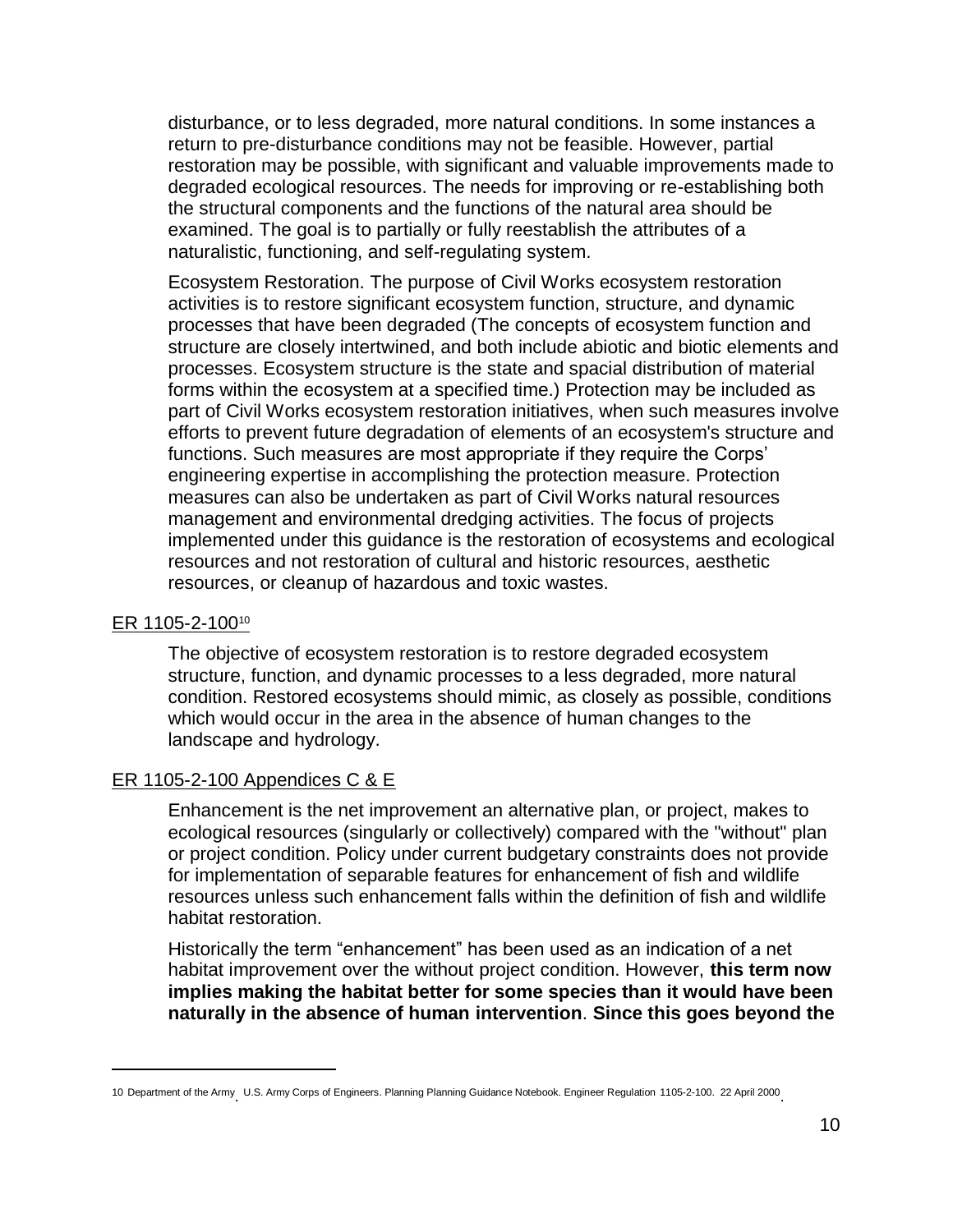**goal of ecosystem restoration, the use of the term "enhancement" is rarely appropriate in Corps documents**.

#### IWR Report 03-PS-3<sup>11</sup>

 $\overline{a}$ 

"Ecosystem restoration" is defined by Corps policy documentation as management actions that "attempt to accomplish a return of natural areas or ecosystems to a close approximation of their conditions prior to human disturbance, or to less degraded, more natural conditions." The first part of this definition suggests that restoration is a concept that relies on some historical record of previous ecosystem condition as a target for management actions. The second part, on the other hand, recognizes that many ecosystems have been altered to such an extent that even partial return to some previous condition may not be possible.

As the USACE definitions are clear above, they require little comment to reinforce the idea that the USACE intended ecosystem restoration to mean returning degraded historically occurring ecosystems, and enhancement to mean improving not previously existing features. In fact as shown from ER 1105-2-100 the USACE has a separate and distinct definition of enhancement and goes to pains to point out how ecosystem restoration and enhancement are different terms and programs under USACE regulation and enhancement is not an appropriate USACE activity.

## **Enhancement Proposed by USACE LA District**

The current plan formulation as proposed by the Los Angeles District of the USACE confuses ecosystem restoration with enhancement, in violation of USACE engineer regulation. Specifically, it would allow for the inclusion of historical habitat and ecosystem features from outside the Project Area to be imported into the Project Area under the guise of ecosystem restoration. Text from the community scoping meeting<sup>12</sup> is as follows:

The project area includes the East San Pedro Bay from the Port of Long Beach, extending south to Seal Beach. The broader study area includes Palos Verdes to the north and extends to Huntington Beach in the south. Information about the habitat and ecosystem in the entire study area will be analyzed and considered to formulate the final plan. However, only physical modifications inside the project area will be considered.

Intent of the above statement is not entirely clear. It could mean that habitat and ecosystems from the entire study area can be brought into Project Area, where physical

<sup>11</sup> Eugene Stakhiv, Richard Cole, Paul Scodari, Lynn Martin. Improving Environmental Benefits Analysis In Ecosystem Restoration Planning. IWR Report 03-PS-3 October 2003

<sup>12</sup> City of Long Beach. East San Pedro Bay Ecosystem Restoration Feasibility Study Community Scoping Meeting - Thursday, April 7th, 2016, Bixby Park Community Center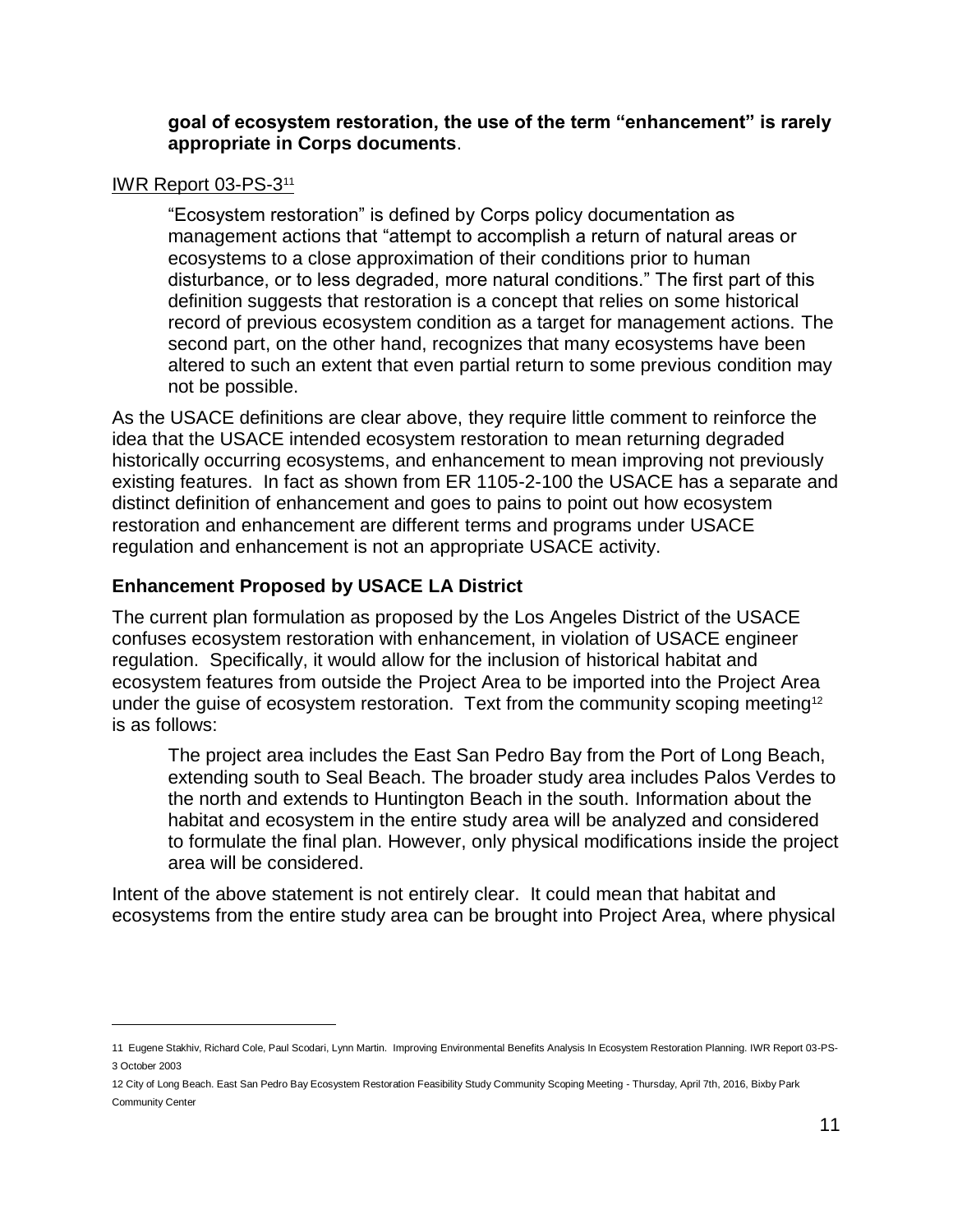modifications are considered. Intent is clear however, in the PowerPoint presentation<sup>13</sup> to the public as copied below.

Study Opportunities

 $\overline{a}$ 

- Restore aquatic habitats that were historically present in/near San Pedro Bay to:
	- o Increase biodiversity
	- o Increase abundance of marine organisms
- Examples of habitat types to restore include:
	- o Rocky reef, kelp forest, sandy bottom/open water, eelgrass, intertidal zone (sandy/rocky), coastal wetland, other?



Figure 2. Project Area and Study Area (source USACE, 2016)

In Figure 2 the Study Area is bound by the purple rectangle, encompassing the Project Area, which is smaller, extending from just outside the Breakwater to inland of the beach. The key words from the PowerPoint are the intent to utilize aquatic habitats that were "historically present in/near San Pedro Bay." In this instance near means outside the Project Area. This would allow importing habitat that was historically outside the Project Area into the Project Area, where it did not exist naturally. The habitat examples given include rocky reef, kelp forest, and eelgrass, which were not historically and

<sup>13</sup> U.S. Army Corps of Engineers, Los Angeles District. East San Pedro Bay Ecosystem Restoration Feasibility Study. Hosted by City of Long Beach. Bixby Community Center, Long Beach. 7 April 2016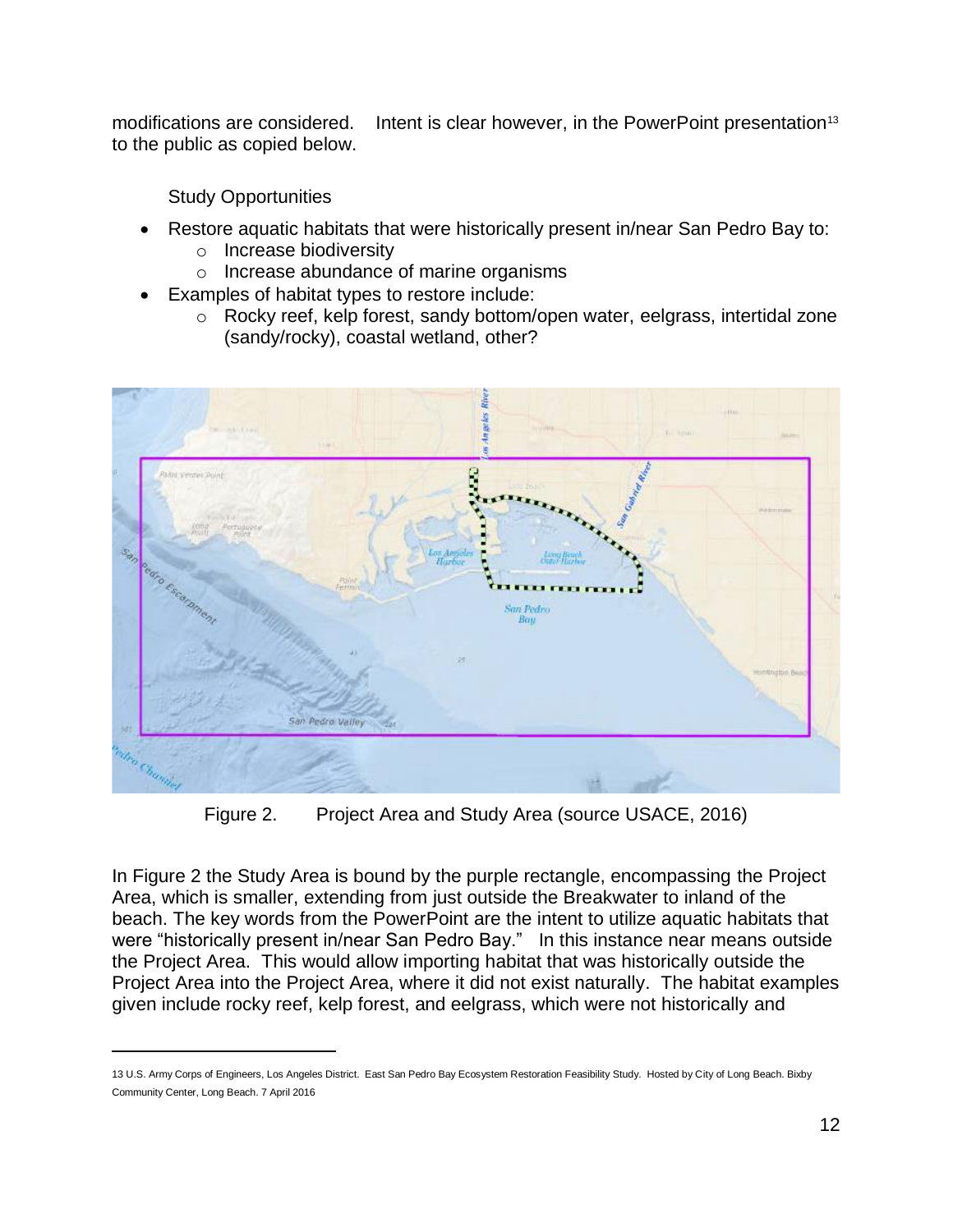naturally present inside the Project Area. Bringing these into the Project Area constitutes enhancement (as defined by the USACE), not ecosystem restoration.

Also note, giant kelp and eelgrass currently exist in the Project Area, but are the result of human intervention. They did not exist under natural conditions prior to development. Additionally, they are not degraded. In fact, their presence indicates a more enhanced condition than historically existed.

The Project Area shown in Figure 2 encompasses areas fronting Seal Beach and the Seal Beach Naval Weapons Station, or the Anaheim Bay Entrance. It is unclear how the local sponsor for the Study (City of Long Beach) would be interested or allowed to support, let alone fund a project alternative outside their zone of influence that primarily benefits neighboring communities. Unless this can be better explained, we suggest moving the eastern side of Project Area boundary to far side of the San Gabriel River.

Again, Surfrider Foundation recommends a focus on ecosystem restoration activities in the smaller Project Area, based on ecosystems that historically and naturally existed in the Project Area. We do not support enhancement activities within this Study, composed of importing habitats from the larger Study Area (bound by the purple rectangle) into the Project Area. The larger the geographic area and broader scope of enhancement activities would result in less effective project alternatives that do not accomplish the goals of this Study

## **Vertical Review**

In the spirit of the USACE's 3x3x3 requirement, it may be beneficial to pass the topic of ecosystem restoration versus enhancement vertically for ECO/PCX review as soon as possible. This may prove a time and budget saver, rather than finding out after 18 months of study that they do not concur with the current approach proposed by the LA District.

# **Closing**

It is desired that the Surfrider Alternative be included into the alternative matrix considered under the Study. It is understood that a no-project alternative and a future without project alternative will be considered within the Study. We envision the Surfrider Alternative to bracket the opposite end of the spectrum of alternatives from the no project alternative. All other alternatives would likely fall in between. We look forward to reviewing the contrasts between a restored Long Beach ecosystem to a future condition defined by incremental but persistent human development.

In the above pages the clear difference between ecosystem restoration and enhancement has been exhaustively detailed. We sincerely desire the USACE to change direction of the Study to more accurately adhere to USACE guidelines and regulations that focus on ecosystem regulation. Habitat examples from outside the Project Area should not be considered for import to the Project Area within the confines of the Study as this would constitute ecosystem enhancement.